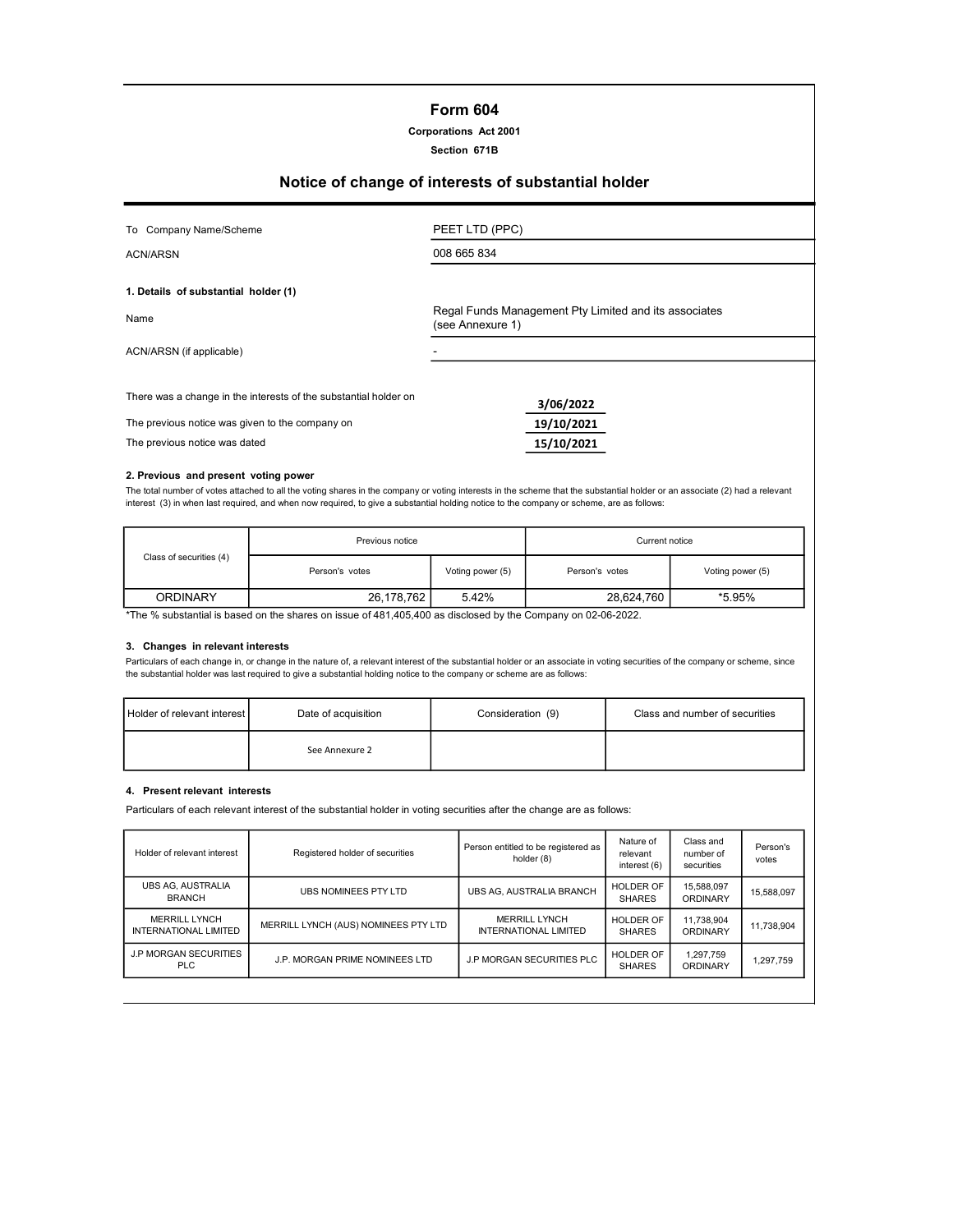## 5. Changes in association

The persons who have become associates (2) of, ceased to be associates of, or have changed the nature of their association (9) with, the substantial holder in relation to voting interests in the company or scheme are as follows:

| Name and ACN/ARSN (if applicable) | Nature of association                      |  |  |
|-----------------------------------|--------------------------------------------|--|--|
| REGAL PARTNERS LIMITED            | 100% OWNER OF REGAL FUNDS MANAGEMENT PTY I |  |  |
|                                   | <b>IMITED</b>                              |  |  |

# 6. Addresses

The addresses of persons named in this form are as follows:

| Name                               | Address                                      |  |  |
|------------------------------------|----------------------------------------------|--|--|
| REGAL FUNDS MANAGEMENT PTY LIMITED | LEVEL 47, GATEWAY, 1 MACQUARIE PLACE, SYDNEY |  |  |
|                                    | NSW 2000                                     |  |  |
| REGAL PARTNERS LIMITED             | LEVEL 47, GATEWAY, 1 MACQUARIE PLACE, SYDNEY |  |  |
|                                    | NSW 2000                                     |  |  |

# **Signature**

| 7/06/2022 |
|-----------|
|           |

### Annexure 1

Details of Substantial Holders

| <b>IACN</b><br>Name |                                                |  |
|---------------------|------------------------------------------------|--|
|                     | 107 576 821 REGAL FUNDS MANAGEMENT PTY LIMITED |  |
|                     | 129 188 450 REGAL PARTNERS LIMITED             |  |

#### Annexure 2

Changes in Relevant Interests

| l Date     | Person whose relevant interest changed                                                                                           | Nature of<br>Change | Consideration<br>given in<br>relation to<br>change | Number of<br>securities<br>affected | Class of<br>securities | Persons<br>votes<br>affected |
|------------|----------------------------------------------------------------------------------------------------------------------------------|---------------------|----------------------------------------------------|-------------------------------------|------------------------|------------------------------|
|            | Regal Funds Management Pty Limited (and Regal Partners<br>Limited by virtue of control of Regal Funds Management Pty             |                     |                                                    |                                     |                        |                              |
| 21/10/2021 | Limited)                                                                                                                         | Sell                | 130200.00                                          | 120000                              | Ordinary               | 120000                       |
| 6/01/2022  | Regal Funds Management Pty Limited (and Regal Partners<br>Limited by virtue of control of Regal Funds Management Pty<br>Limited) | Sell                | 803476.56                                          | 704804                              | Ordinary               | 704804                       |
| 19/01/2022 | Regal Funds Management Pty Limited (and Regal Partners<br>Limited by virtue of control of Regal Funds Management Pty<br>Limited) | Buy                 | 37053.59                                           | 31940                               | Ordinary               | 31940                        |
| 20/01/2022 | Regal Funds Management Pty Limited (and Regal Partners<br>Limited by virtue of control of Regal Funds Management Pty<br>Limited) | Buy                 | 4353.10                                            | 3753                                | Ordinary               | 3753                         |
| 21/01/2022 | Regal Funds Management Pty Limited (and Regal Partners<br>Limited by virtue of control of Regal Funds Management Pty<br>Limited) | Buy                 | 18977.68                                           | 16411                               | Ordinary               | 16411                        |
|            | Regal Funds Management Pty Limited (and Regal Partners<br>Limited by virtue of control of Regal Funds Management Pty             |                     |                                                    |                                     |                        |                              |
| 25/01/2022 | Limited)                                                                                                                         | Buy                 | 6758.36                                            | 6051                                | Ordinary               | 6051                         |